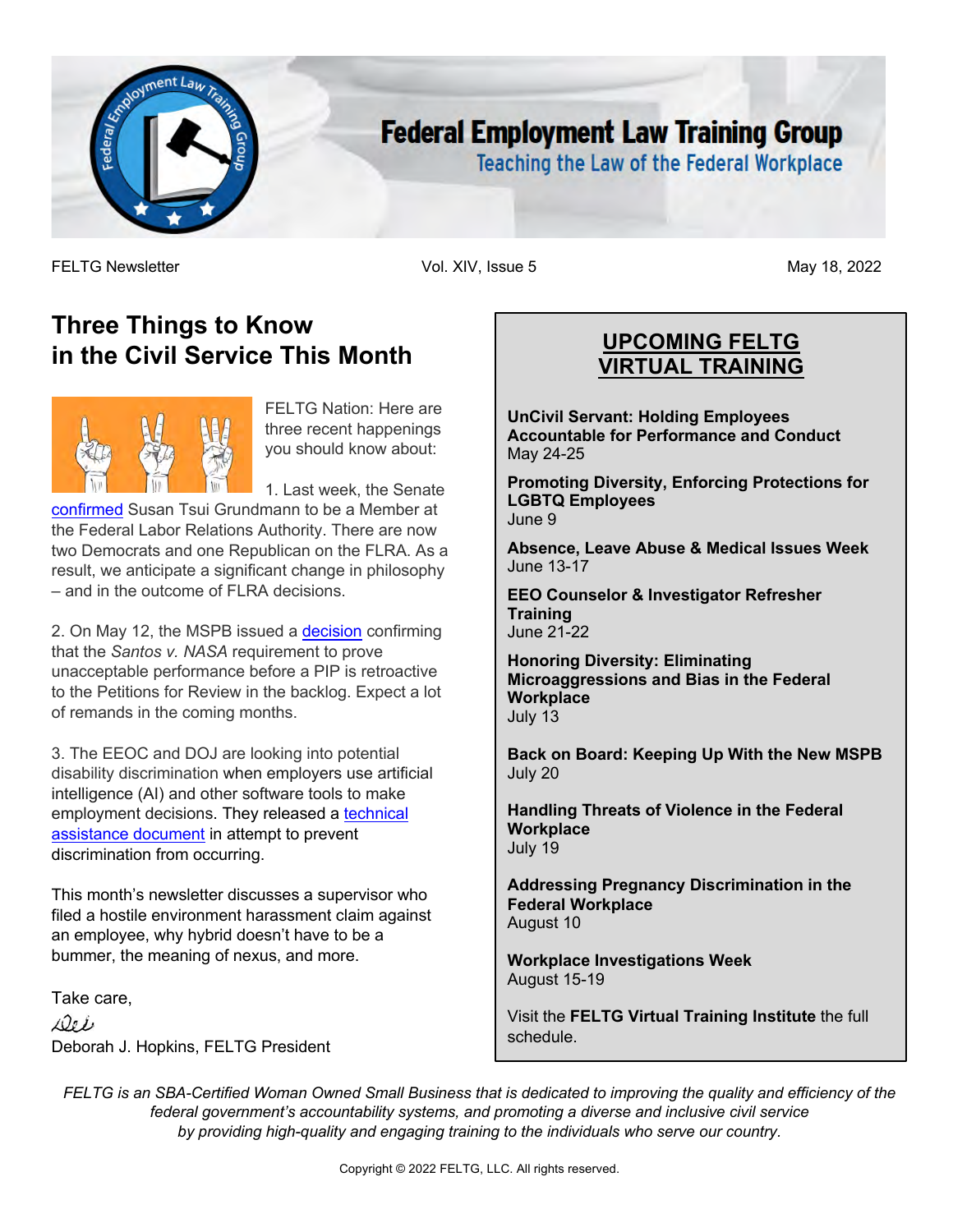#### *That Time a Supervisor Was Harassed by His Employee for Being Gay – and the Agency Was Liable* **By Deborah Hopkins**



Every now and then, a supervisor in one of my classes will ask if they have a right to file an EEO complaint alleging harassment by a subordinate employee. I'll tell them yes, they do have that right. I also tell them

handling the harassment as a conduct issue is a much quicker process that yields rapid results and allows the supervisor to avoid the EEO complaint process entirely, if they prefer not to file.

How so, you might wonder?

Well, a supervisor who believes a subordinate is harassing him must simply set a rule of conduct (for example, do not refer to me as a "f\*g" or "f\*ggot"), and then discipline the employee if she violates the rule. [Note: We are using asterisks so that your agency's firewall won't block you from receiving this message. We recommend NOT using asterisks in establishing rules of conduct, reports of investigation, disciplinary letters, or other official agency documents.]

A few days ago, I came across a fairly recent EEO decision where a supervisory health system specialist at an IHS medical facility alleged harassment based on sexual orientation. The harassment was coming from a subordinate. The agency FAD acknowledged unwelcome conduct but said the conduct was not sufficiently severe or pervasive, and the complainant failed to take advantage of a key corrective opportunity provided by the agency.

The complainant was the employee's supervisor and he did not discipline the employee for the conduct. The complainant appealed the FAD to the EEOC.

The EEOC reversed the FAD and found the agency liable for hostile work environment harassment.

Here are relevant details from the case:

- Over a 21-month period, the employee engaged in at least nine incidents of harassment based on the complainant's sexual orientation, including multiple uses of the words "f\*g" and "f\*ggot."
- Seven of these incidents included comments made to other agency staff or directly to, or within earshot of, at least four agency management officials. Examples of the employee's comments included:
	- o "If they want to pay me for fighting with a f\*g all day, then I guess that is what I will do."
	- o "I hate [Complainant], that f\*cking f\*ggot!'"
	- o "I have the ear of the Area Director and I am going to report your f\*ggot \*ss and everyone in this clinic for everything that is going on in this clinic."
- The complainant's immediate supervisor, the CEO, informed him that the employee had been making derogatory comments about the complainant's sexual orientation directly to the CEO. When the complainant questioned whether the CEO had taken corrective action, the CEO said that she had admonished the employee, and referred the complainant to the EEO Complaint process for next steps. The CEO admitted she did not discipline the employee who engaged in the harassing conduct because "she did not feel that it would be appropriate to interject herself ..." into the situation.
- The complainant said that he made multiple attempts to discipline the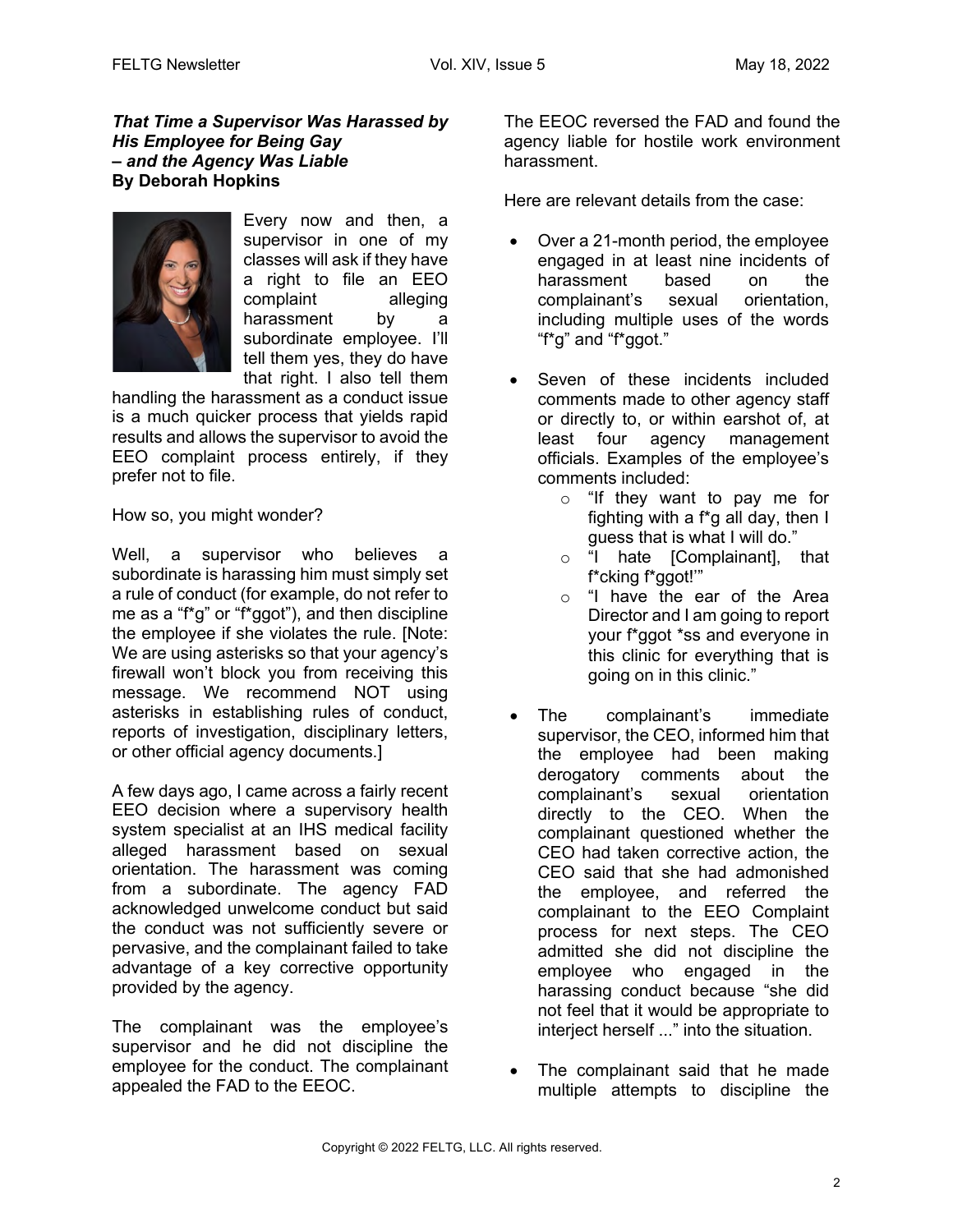employee, but that the discipline was returned to him. The agency did not present a rebuttal to this statement.

Taking these facts into consideration, the Commission found a hostile work environment based on sexual orientation. It attributed liability to the agency because management officials did not take prompt and effective action once they became aware of the employee's conduct. The Commission said it was improper for the agency to place the onus on the complainant to discipline the employee or file an EEO complaint, and further stated:

We remind the Agency that the EEO process is not a substitute for the Agency's internal process. Moreover, we find that the inadequate responses from Complainant's chain of command likely emboldened [the employee] to continue harassing Complainant, diminished his authority as her supervisor, and heightened the severity of the alleged incidents. *Debbra R. v. Dep't of Veterans Affairs*, EEOC Appeal No. 0120161305 (Jul. 26, 2016) (finding that when harassment is repeated, a supervisor's failure to respond to instances of alleged harassment heightens the severity of the alleged act). As such, we find that [the employee]'s actions unreasonably interfered with Complainant's work environment and management officials failed to take prompt and effective action.

*Foster B. v. IHS*, EEOC Appeal No. 2019005682 (Apr. 12, 2021).

The case didn't discuss anything about the returned discipline the complainant alleged, and I can't help but wonder if that was a deciding factor in the Commission's decision. One thing is for sure, a lesson learned from this case: Any agency management official who has knowledge of harassing conduct has an obligation to take prompt, effective corrective action – even if the harasser is not

in that person's chain of command. A failure to act can cause agency liability, and potentially immeasurable harm to the victim.

To learn about making the Federal workplace a welcome and inclusive environment, join us on June 9 for Promoting Diversity, Enforcing Protections for LGBTQ Employees. Hopkins@FELTG.com

## **UPCOMING FELTG WEBINARS**

FELTG's webinars provide specific, timely, and useful guidance – and they do it in just 60 minutes.

To find out more about FELTG's webinar offerings and to get the most up-to-date schedule, visit our Webinar Training page.

**The Changing Nature of Hostile Work Environment Claims**

May 19 – *that's tomorrow, register now!* 

**Got Nexus? Accountability for Off-duty Conduct** June 7

**The Federal Supervisor's Workshop: Building the Best Toolkit for Managing Today's Workforce** Remaining sessions: June 14, July 12,

August 9, August 23

**Federal Labor-Management Relations: Working Together to 'Safeguard Public Interest'** June 23

**Reasonable Accommodation Webinar Series**

July 21, July 28, August 4, August 11, August 18

**Feds Gone AWOL: Understanding the Charge and Applying it Correctly** October 6

**High Times and Misdemeanors: Weed and the Workplace** October 27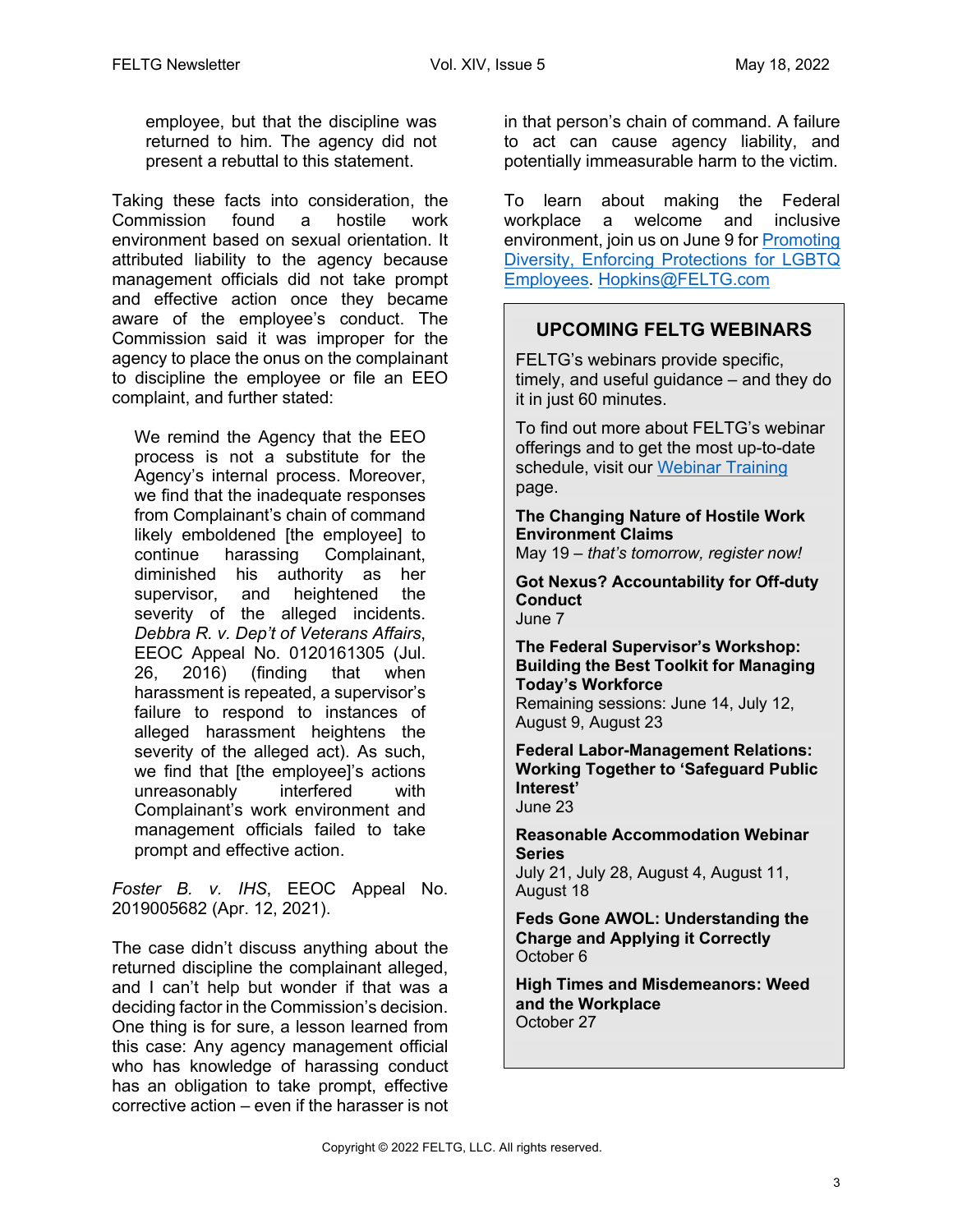#### *Disciplining Management: The Bigger They Are, the Easier They Fall*  **By Barbara Haga**



In supervisory training classes, I have heard participants comment about a double standard for corrective action. In essence, they said that if a non-supervisory employee messed up

and violated some conduct rule, he would be hammered, but if it was a higher-level manager, it would be swept under the rug.

My usual response is that's not true, which is based on my own experience. I could rattle off specifics regarding some of the cases I worked on myself or have studied thoroughly. I usually make a comment along the lines of "the bigger they are, the easier they fall," since the *Douglas* factors take into account the type of position held. Also, managers are held to a higher standard.

I was reviewing decisions issued by the newly comprised Board and I was struck by the fact that several involved those high-level officials. The decision I am writing about this month particularly caught my attention because:

1. The charge of conduct unbecoming is one I have written about more than once.

2. Some of the specifications involved thorny actions for which it's debatable whether they were removal-worthy misbehavior.

It is a non-precedential decision, but helpful for understanding where the lines can be drawn.

#### **The Initial Decision**

The case is *Hornsby v. FHFA,* DC-0752-15- 0576-I-2 (April 28, 2022). [**Editor's note**: Read about FELTG President Deborah Hopkins' recent take on *Hornsby*.]

This was an appeal from an action that took place in 2015. Hornsby was the Chief Operating Officer for the Federal Housing Financing Administration. He was removed for conduct unbecoming, including 18 specifications.

Four of the specifications were threats. One was: "I can understand how someone could go postal. If I decide to take myself out, I will walk into Ed DeMarco's (Former Acting Agency Director's) office and blow his brains out and then kill myself."

The AJ did not sustain these four specifications based on her credibility findings. This was a "he said – he said" issue. The other party was the HR Director who was subordinate to the appellant. The AJ found the appellant's version of what he had said and done at least as credible as the HR Director's version. The Board did not disturb the AJ's credibility findings on these specifications.

The AJ also did not sustain the remaining specifications, which included the appellant engaging in the following actions:

- In a meeting, he placed his hand over the mouth of the project director for the National Mortgage Database to silence him from making further comments.
- He told two agency attorneys that a memorandum they had drafted discussing agency liability regarding data breaches might be a "career ender."
- On unspecified occasions when he was dissatisfied with one or more HR employees, he told the HR Director that he would outsource the HR function. Specification 13 involved saying the same thing about the Contracting Operations group.
- He lost his composure in an HR meeting and expressed a desire to fire anyone who had complained about him.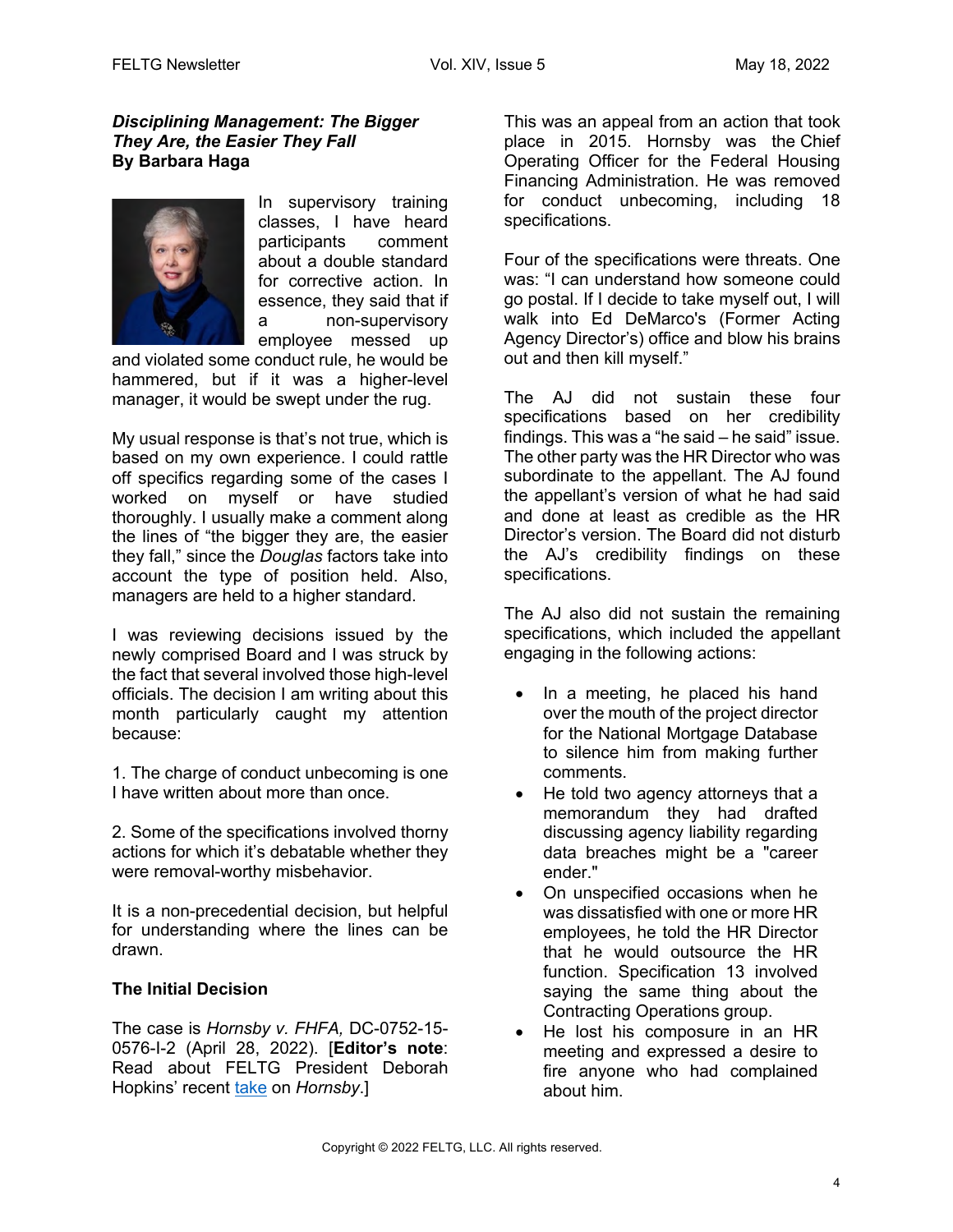• He asked the HR Director to go to the former acting director and ask him to raise his Level 3 rating so that he could get an executive bonus.

The AJ found six of the specifications in this group weren't supported with sufficient evidence. For the remaining eight specifications, the AJ found discipline wasn't reasonable. The AJ accepted the explanation regarding the incident with the mouth-covering and determined the person with the covered mouth was a friend and he was protecting him by stopping him from talking. The AJ found that the statement about ending one's career with a particular legal position was simply not unbecoming.

After reading all of this, I couldn't help but think what it would be like to work in an organization whether this person would have been my second-level supervisor. I've worked in a situation where the person superior to the HR Director didn't know much about how HR should work, knew very little about ER/LR, and might have made decisions that I didn't agree with, but I have never been in a situation where that individual was threatening or malicious. I think it would make it very hard to go to work every day with optimism about what you could accomplish or the future of your program or your agency -- or yourself.

## **The Board's Decision**

The Board reinstated the removal. Among other rulings, the Board found that even though the subordinate wasn't offended, a manager putting his hand over an employee's mouth in a meeting was improper and unsuitable. The Board also found the "career ender" remark was intimidating. It upheld that specification.

Regarding the specification about asking the subordinate to intervene regarding the appellant's appraisal, the Board stated, "We find that it was improper for the appellant to do so. As previously noted, the appellant was

the HR Director's immediate supervisor. Thus, in making this request, the appellant was placing the HR Director in the untenable position of either refusing his supervisor's request or negotiating with his former second-level supervisor for a better performance rating for his supervisor."

The ruling on the penalty is worth reading. Many of the things cited are bad behavior that many of us may have seen in our careers. Any one of those things alone might not support significant discipline. However, when taken together, they show a manager not operating appropriately in that role. Only 5 of the 18 specifications were sustained. However, in the words of the Board, several of them were serious or highly serious.

Noting that Hornsby was a high-ranking supervisor who occupied a position of trust and responsibility, they found it appropriate for him to be held to a higher standard. The Board concluded:

"Although the agency failed to establish much of the specific misconduct, the specifications we do sustain are without question quite serious. Thus, based on the specific facts of this case and the proven level of impropriety, we find that the agency's chosen penalty is within the parameters of reasonableness and that the sustained specifications warrant removal." Haga@FELTG.com

**FELTG Returns to the Classroom … In Person Developing and Defending Discipline: Holding Federal Employees Accountable** Washington, DC July 12-14 **Advanced Employee Relations** Norfolk, VA August 2-4 *Register early for these classes. Class size is limited.*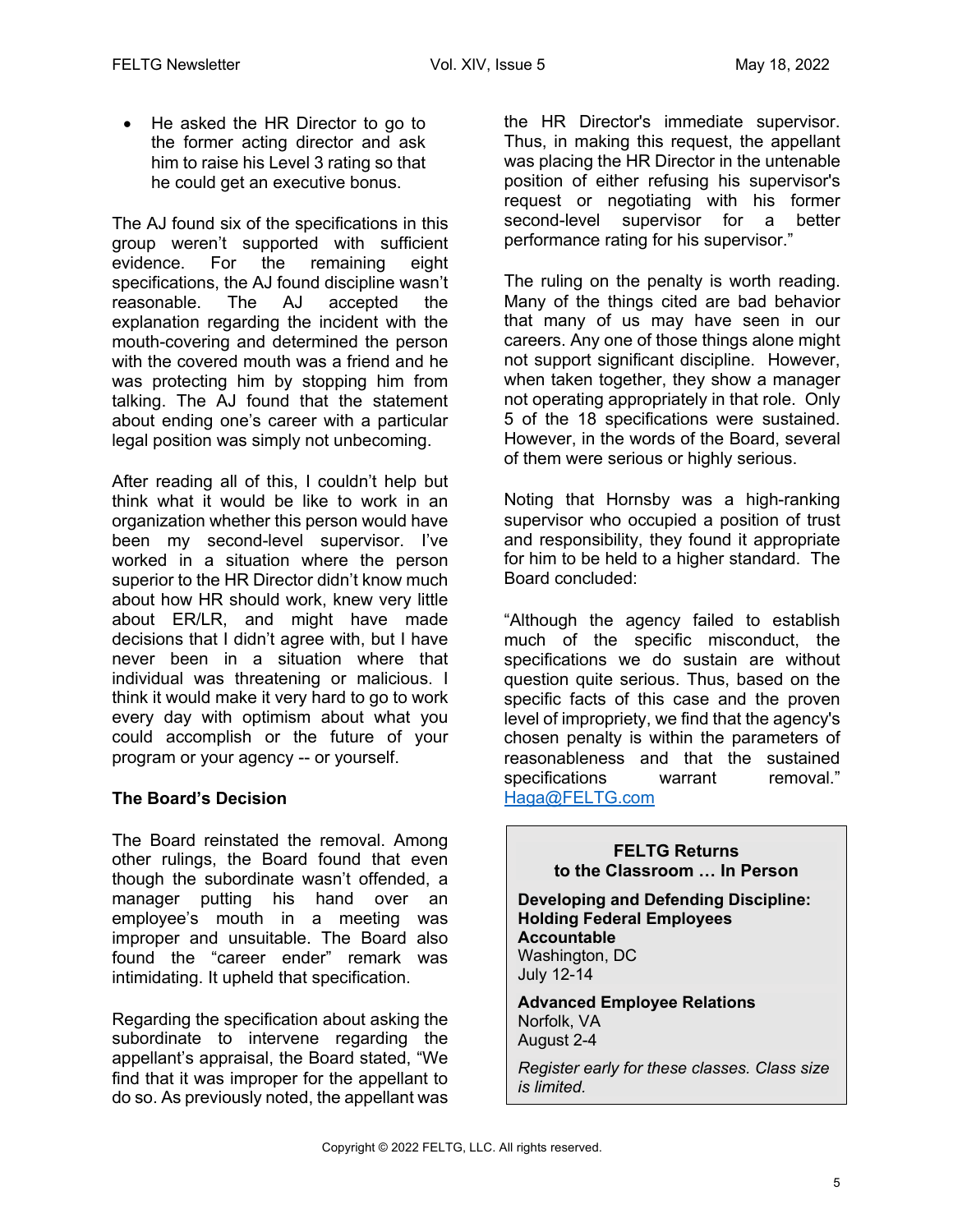#### *The Good News: Hybrid Doesn't Have to Be Horrible* **By Ann Boehm**



I'm predicting it now. The Merriam-Webster word of 2022 will be "hybrid." I could be wrong. They may choose "inflation." But I'm an employment lawyer, so I'm going with "hybrid."

In case you don't pay attention to the Merriam-Webster word of the year, I'll relay that the word of 2021 was "vaccine." In 2020, it was "pandemic." Seems logical to me, given the theme of the past two years, that "hybrid" will win in 2022.

Why "hybrid"? It's the post-pandemic workplace dynamic being utilized by most employers in 2022. Employers are requiring employees to come to the office X days per week, and work from home X days per week. Or month. Or whatever. It's like trying to have your cake and eat it too. (I've never really understood that expression. Have your cake and eat it too? If you have cake, don't you eat it? Anyway, I'm using it here.)

The hybrid workplace is an effort to satisfy the 75% of executives who want to come back to the office three or more days a week and appease the 63% of rank-and-file employees who want to stay at home in their jammies and comfy shoes with Fluffy on their laps. (Statistics from "1 Big Thing: Your office, forever changed," *Axios Finish Line* (March 23, 2022)). It's also an acknowledgment that "[n]ever again will most office workers spend five-day, 40-hour weeks in physical buildings, jammed with humans," per that same article.

Just for the record, I'm a big fan of the idea that 40 hours a week in an office is history, but not everyone is. And pre-pandemic, the Federal government was one of the ultimate employers of the in-office, 40-hour-week.

Here's the thing to keep in mind: Work is not a place, it's what you do. You may have seen that slide if you've taken some of our training. It makes a lot of sense.

There's another thing to keep in mind. Every Federal agency has a mission and obligation to the public to fulfill that mission. Where the mission is accomplished is not what matters. What matters is that it *is* accomplished.

I've read a lot of articles about the workplace and the pandemic. One of my favorite quotations explains that "expecting people to just 'return to work' does not acknowledge the challenges and difficulties employees endured. Employers can't expect employees to pretend like we didn't just live through a social catastrophe … Employers need to understand the employees returning to the office are not the same people who left last March," Stanford University sociologist Marianne Cooper told *The Washington Post.*

"America's workers are exhausted and burned out – and some employers are taking notice."

I think that's freaking genius. The article is pretty daggum old in the pandemic scheme of things  $-$  June of 2021  $-$  but the quote resonates. The other thing to keep in mind is that the quote applies to everyone in the workplace -- supervisors, employees, HR specialists, counsel, etc.

Everyone is dealing with the post-pandemic world in their own way.

So, I've been reflecting. Pre-pandemic, agencies offered telework and flexible work schedules. I used to have a supervisor who had an alternative work schedule that meant she did not work at all every other Friday. She worked her eight nine-hour days, one eight-hour day, and had every other Friday off. It drove me crazy. Can I tell you how many times I needed something approved on her "AWS"? I would have greatly preferred that she be at home teleworking every day.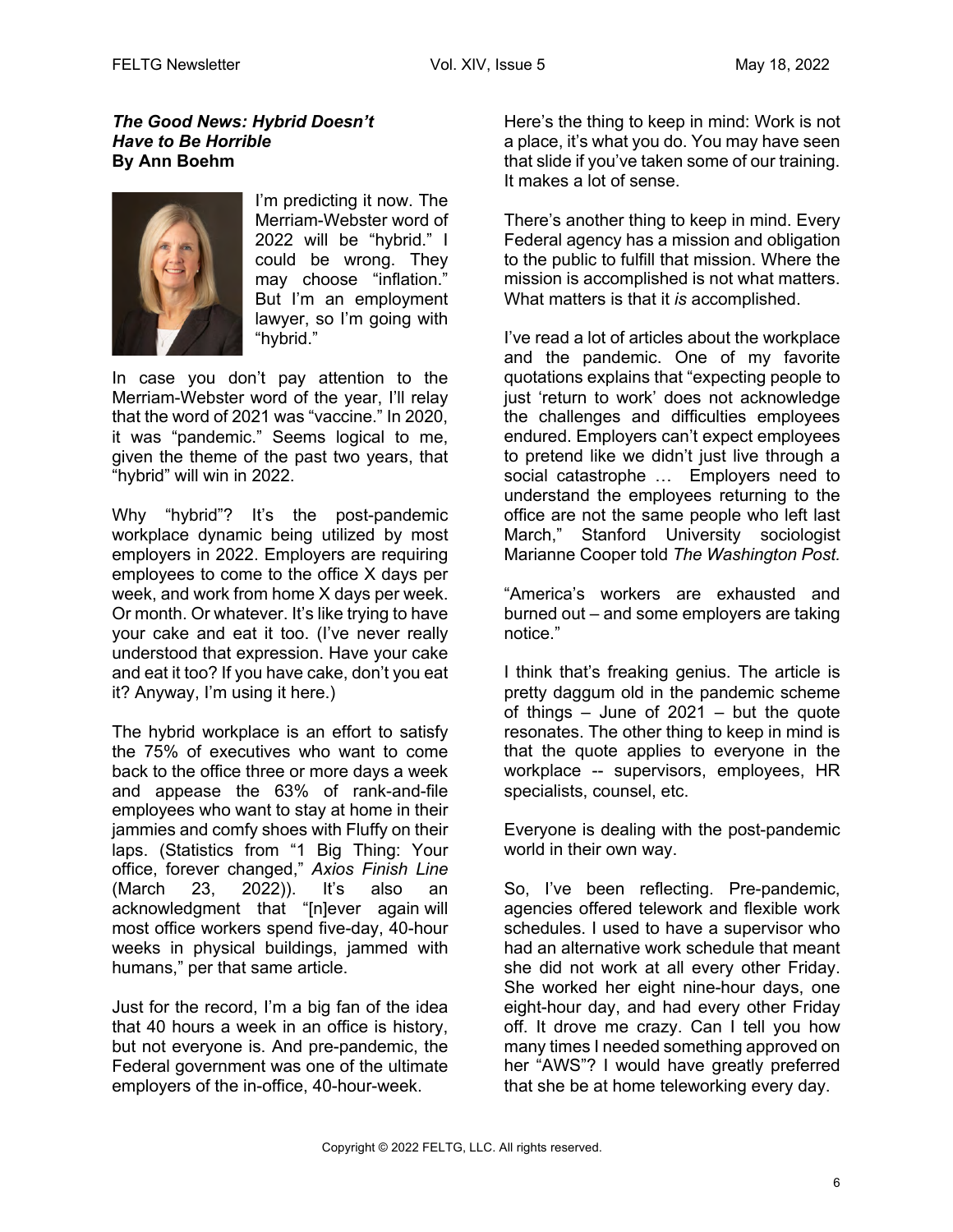As a supervisor, I much preferred teleworking employees to AWS employees who had a full day off every other week. Remember: Work is not a place. It's a thing you do.

There will always be supervisors who want to eyeball their employees, have them in the office. That's why hybrid work is what 2022 is all about.

How should you handle this hybrid world? Please do me the favor of managing effectively. Figure out whether telework helped or hindered your mission. If it hindered it, you need your people to return to the office for at least part of the week. You will be in hybrid land.

The hybrid workplace will not make everyone happy. In early April, the *Washington Post* published an article focusing on the stressors of hybrid work. "Hybrid work for many is messy and exhausting." One of the frustrated workers explained that going from total telework to three days in the office requires her to wake up an hour earlier, spend an hour driving, and miss out on breaks for fresh air, and hinders her ability to stretch regularly to alleviate her chronic back pain. Other issues with hybrid work include problems keeping track of belongings in two workplaces and trying to figure out when office visits coordinate with those of colleagues. Some workers are also mystified by making the effort to go into work only to find that they are in the office alone.

Despite these frustrations, the stressors of the hybrid working world are better than spending full time in the office, according to the *Post* article. And thus, it seems certain that hybrid is here to stay.

Expect some growing pains. Expect some frustrations. Expect employees to complain. But in the end, hybrid is better than the old school version of the in-person government workplace. Remind your employees of that. It's not horrible. And that's Good News. Boehm@FELTG.com

#### *Willful and Intentional: Know When You're Dealing With Insubordination* **By Dan Gephart**



Have you ever had an employee challenge your order or refuse an assignment? Has an employee ever replied to an order with the question: What gives you the right to make me do this?

Regarding the latter, the answer is simple -- 5 USC 301-302. Here's what it says:

"The head of an Executive department or military department may prescribe regulations for the government of his department, the conduct of its employees, the distribution and performance of its business … and to [D]elegate to subordinate officials the authority vested in him … by law to take final action on matters pertaining to the employment, direction, and general administration of personnel under his agency."

The willful and intentional refusal to obey an authorized order of a superior that the superior is entitled to have obeyed is called *insubordination*. With employees returning to the physical workplace and the vaccine mandate kicking back in at the end of the month, there's a good chance you will come face-to-face with situations that look like insubordination in the upcoming weeks. For example, maybe you'll have:

- An employee who will not get vaccinated.
- An employee who will not provide proof of vaccination.
- An employee who won't wear a mask where required, or won't follow other safety protocols.

Or here's another likely possibility: An employee wants to remain in telework status,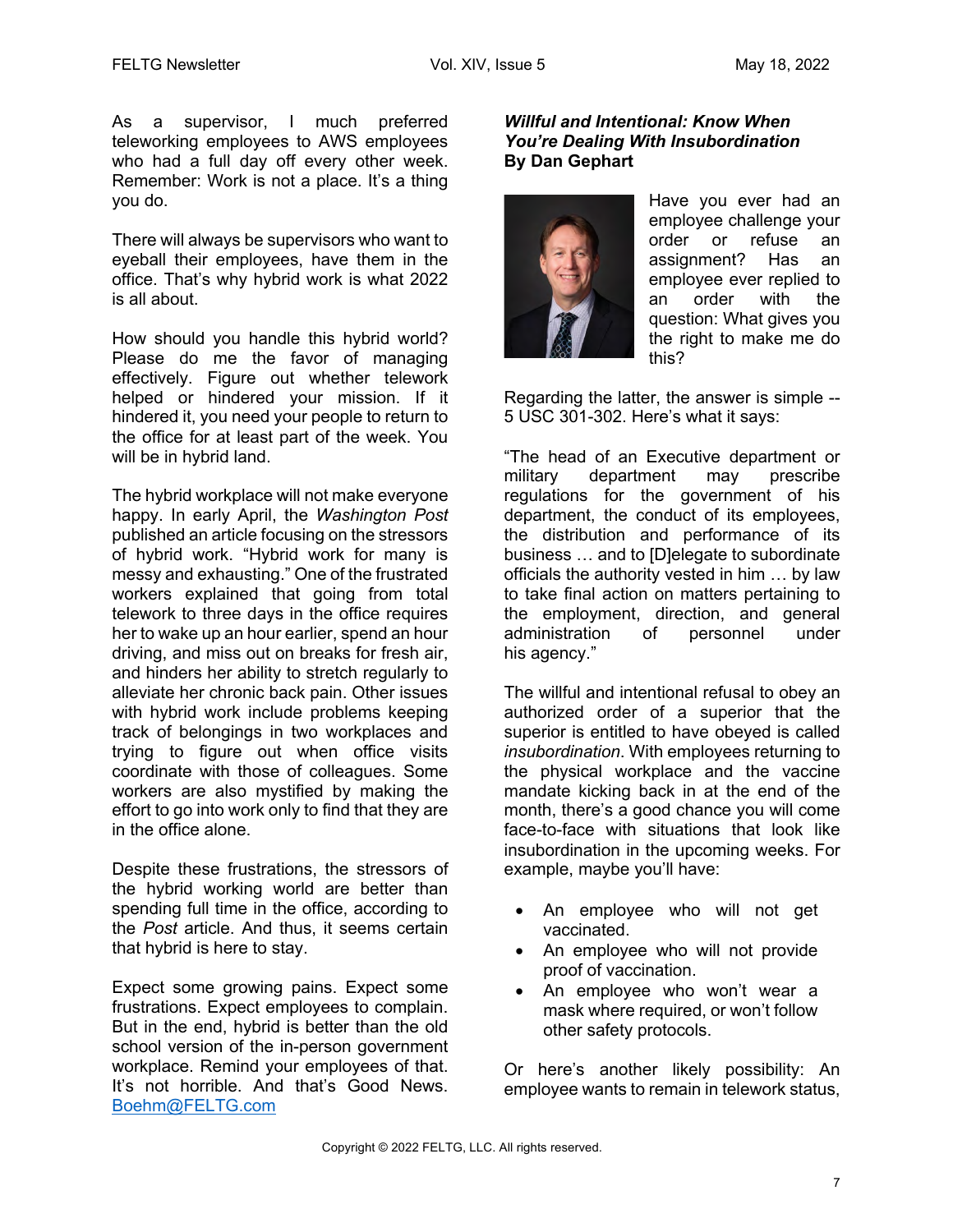and continues to stall the process, by not responding to questions.

These are all instances of misconduct. But is it insubordination? Knowing this in advance is critical to whether any action you take will succeed if challenged.

In a recent class of *Insubordinate Employees? Don't Mess With the Wrong Elements*, FELTG President Deborah Hopkins explained what it takes for insubordinate charges to succeed, and she shared some alternative charges that may more appropriate. [Want to bring this 60 minute training to your agency? Contact me or send an email to info@feltg.com.]

The important question you need to ask when faced with insubordinate-like actions is this: Is it a failure to comply or a refusal? When you charge an employee with insubordination, you must prove intent.

In the following two examples, one agency proved insubordination, and the other didn't. This first decision is 20 years old, however, the topic is quite relevant.

#### **Refusal to be Vaccinated**

The Kilauea, a ship supplying ammunition to an aircraft carrier operating in the western Pacific Ocean, was headed toward Korea, a high-risk area for biological weapons. The Commander of the Military Sealift Command ordered that all members of the crew – civilian and military – receive vaccinations against anthrax.

Two Navy employees *refused*. The chief mate, their supervisor, ordered them to report to the Medical Services Officer to be vaccinated. Again, they refused to be vaccinated and the chief mate warned that they would be removed if they did not receive the vaccination. A week later, they were "signed off the ship."

After investigating the employees' claims that they were entitled to medical waivers,

the agency removed both employees for "failure to obey a direct order to receive mandatory injections of an anthrax immunization vaccine." The decision was later affirmed by the Board and the Federal Circuit, who found the removals neither excessive nor unauthorized.

"The misconduct constituted insubordination, which this court defines as a willful and intentional refusal to obey an authorized order of a superior officer, which the officer is entitled to have obeyed."

#### **A Change of Heart**

Remember, intent is the key. The Navy employees refused to get vaccinated. And they followed through on their commitment. But what if they changed their minds? They certainly had plenty of opportunity to do so.

That wasn't the case with the employee in *Milner v. Department of Justice*, 7 MSPR 37 (1997). The DOJ employee was being questioned as a witness in an investigation. She was ordered to turn over documents to the investigator. She initially refused, citing concerns about her colleague's confidentiality. But she went home, gave it some more thought, and brought in the information the next day.

The agency wasn't pleased with the delay and removed the employee for insubordination.

It didn't hold up. The MSPB found the agency failed to prove a "willful and intentional refusal" because she ultimately complied. The agency could have charged the employee with something else, but they struck out with insubordination. Gephart@FELTG.com

## *SAVE THE DATE!*

The annual **Accountability, Challenges and Trends** event returns July 26-29. Keep an eye on FELTG's Virtual Training Institute page for the latest information.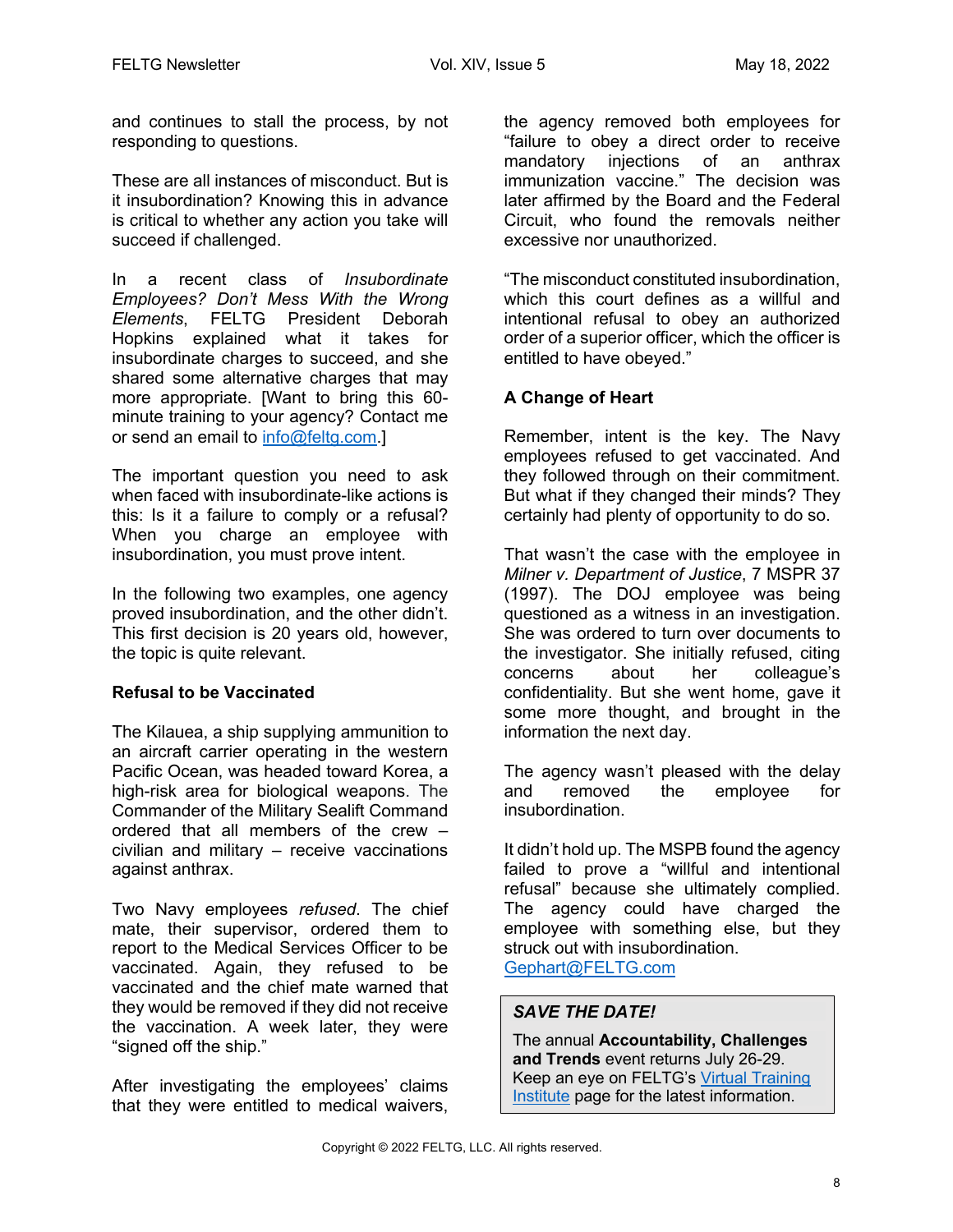#### *Explaining the Nexus Requirement in Misconduct Cases* **By Deborah Hopkins**

One of the considerable ways in which Federal employment is different from at-will employment, is that the *Civil Service Reform Act* allows a Federal agency to fire a career employee only for cause (with a few exceptions we won't get into today).

An adverse action may be brought **"only for such cause as will promote the efficiency of the service."** 5 USC 7513(a); 5 CFR 752.403. This is where we get the nexus requirement. A nexus is defined as a connection or a link.

The specific charges, no matter how they're drafted, are notice concepts that relate to due process, but efficiency of the service is the legal criteria. The agency needs to prove two things in an adverse action:

- 1. The reason, charge, and specified conduct (by the employee) occurred, and
- 2. The action (taken by the agency) promotes the efficiency of the service.

*Miller v. Dept. of Interior*, 119 MSPR 331 (2013)

In law, as well as logic, there must be a clear and direct relationship demonstrated between the articulated grounds for an adverse personnel action and either the employee's ability to accomplish his/her/their duties satisfactorily or some other legitimate government interest promoting the "efficiency of the service." *Doe v. Hampton*, 566 F.2d 265 (D.C. Cir. 1977).

It's dangerous for agencies to assume the nexus is clear. In most cases, even if an employee engages in egregious criminal conduct, the agency should not rely merely on speculation or an unfounded assertion that the misconduct impacts the efficiency of the service; the agency has the burden of

establishing the nexus by specific evidence. *Douglas v. Veterans Administration,* 5 MSPB 313, 334 (1981); *Allen v. U.S. Postal Service,* 2 MSPB 582, 584 (1980).

If the misconduct occurs on duty, or using agency resources, it is much easier for the agency to show nexus. MSPB has said it is well-settled that there is a sufficient nexus between an employee's misconduct and the efficiency of the service when … the conduct

occurred at work. *Hornsby v. FHFA*, DC-0752-15- 0576-I-2 (Apr. 28, 2022)(NP), citing *Parker v. U.S. Postal Service*, 819 F.2d 1113, 1116 (Fed. Cir. 1987); *Miles v. Department of the Navy*, 102 M.S.P.R.

*ASK FELTG Do you have a question about Federal employment law? Ask FELTG.*

316, ¶ 11 (2006). But what if the misconduct occurs off-duty?

The MSPB generally recognizes three independent means by which an agency may show a nexus linking an employee's off-duty misconduct with the efficiency of the service:

- (1) a rebuttable presumption of nexus that may arise in "certain egregious circumstances" based on the nature and gravity of the misconduct;
- (2) a showing by preponderant evidence that the misconduct affects the employee's or his co-workers' job performance, or management's trust and confidence in the employee's job performance; and
- (3) a showing by preponderant evidence that the misconduct interfered with or adversely affected the agency's mission.

*See, e.g., Johnson v. Department of Health and Human Services,* 22 M.S.P.R. 521, 526 (1984); *Merritt,* 6 M.S.P.R. at 590- 606; *Gallagher v. U.S. Postal Service,* 6 M.S.P.R. 572, 576-77 (1981).

Here's an example where the agency properly established nexus: The agency charged the appellant with conduct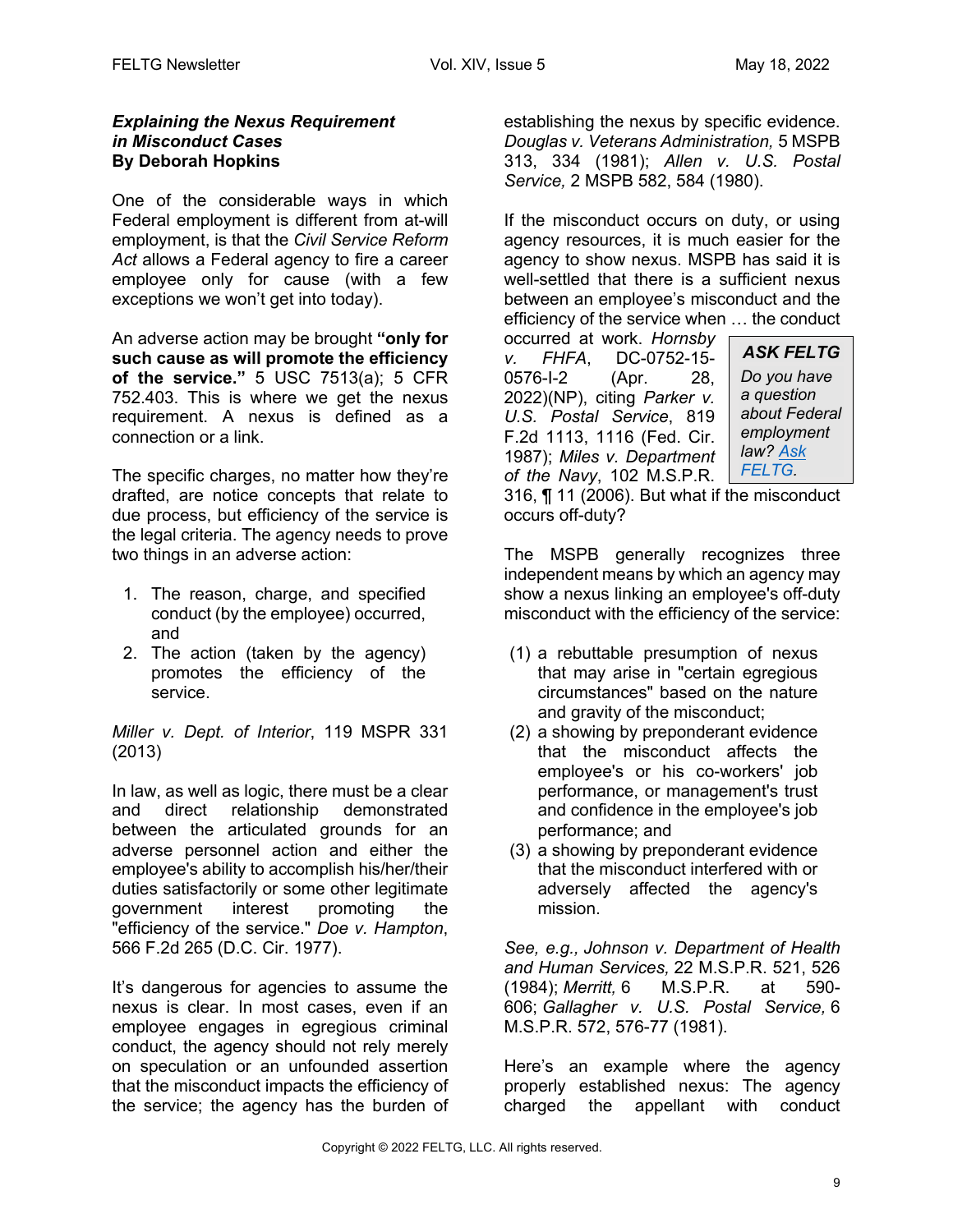unbecoming and removed him after it learned the appellant had consensual romantic relationships with three subordinates. Even though no agency policy prevented such relationships, the Board upheld the removal because the agency showed the relationships affected his supervisory role, his interaction with his subordinates was negatively affected, and the appellant's supervisor lost confidence in the appellant's judgment. *Robacker v. USDA,* Fed. Cir. No. 2009-3289 (July 9, 2010)(NP).

And here's an example when the agency did not properly establish nexus: An FBI agent filmed sexual encounters of himself and another agent without her knowledge. The FBI removed the appellant and using the concept of "clearly dishonest" behavior to establish nexus between the misconduct and the efficiency of the service. The Federal Circuit found the agency's nexus argument to be too vague. *Doe v. DoJ*, 565 F.3d 1375 (Fed. Cir. 2009).

Nexus is too important to skip over, so join FELTG and instructor Bob Woods on June 7 for the 60-minute webinar Got Nexus? Accountability for Off-duty Conduct. Hopkins@FELTG.com

#### *MANAGING ONGOING COVID-RELATED EEO CHALLENGES IN THE FEDERAL WORKPLACE*

How should agencies prioritize all those exemption requests that were on hold for several months when the vaccine mandate was enjoined?

Is COVID-related harassment and reprisal illegal under EEO statutes?

What documentation should agencies maintain to defend against the complaints that will inevitably be filed?

FELTG instructor Katie Atkinson will answer these questions and more during Managing Ongoing COVID-related Challenges in the Federal Workplace on June 28 from 1-4:30 pm ET. Register now.

#### *Federal Employee Viewpoint Survey Results – May 2022* **By Michael Rhoads**



The results are in! Every year, OPM takes the pulse of what Federal employees are thinking and catches the latest trends. It's a great chance for agencies to take pride in what they are doing well, recalibrate what needs to be fine-

tuned, and look for blind spots that may have eluded their attention.

So, what can we learn from this year's Federal Employee Viewpoint Survey (FEVS)? Quite a lot.

Let's start with what agencies are doing well. The highest percentage level of agreement, at 88%, was "Employees in my work unit meet the needs of our customers. (Q. 14)." Most Federal employees know their colleagues work hard every day for our nation. Supervisors should also be given proper recognition as well: 86% of respondents felt their "supervisor treats me with respect. (Q.29)" and 82% feel "my supervisor listens to what I have to say (Q. 28)."

What could be fine-tuned? Employees seem to receive a mixed message about work-life balance depending on the messenger. Eighty-four percent report that "my supervisor supports my need to balance work and other life issues. (Q. 25)." However, only 60% believe "Senior leaders demonstrate support for Work-Life programs. (Q. 38)."

But this is not a time to rest on our laurels. At 42%, the second lowest percentage level of agreement is "In my work unit, steps are taken to deal with a poor performer who cannot or will not improve. (Q. 10)." This is a common theme we here at FELTG address in many of our courses. However, managers can – and should – take action.